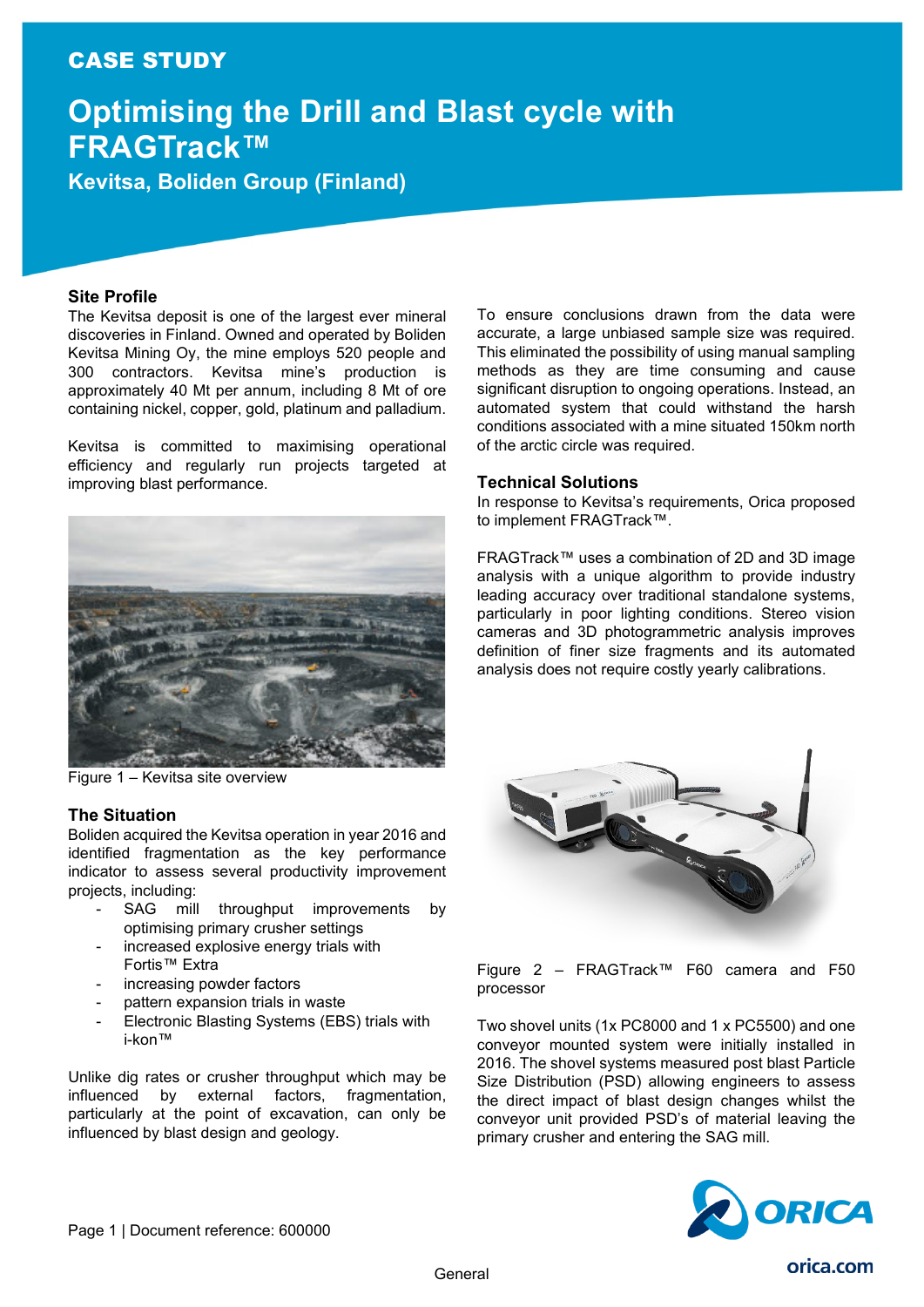## CASE STUDY

# **Optimising the Drill and Blast cycle with FRAGTrack™**

## **Kevitsa, Boliden Group (Finland)**

In December 2019, the original Research and Development units were upgraded to the Next Generation FRAGTrack™ system with an additional unit also being mounted onto the Caterpillar CAT® 6060 shovel. Kevitsa chose not to replace the conveyor unit as they had already gained enough data points between 2016-2017 to optimise the mill throughput.

Smart trigger settings ensure only true samples are recorded and every image is processed and uploaded to the FRAGTrack™ website where they can be viewed and accessed, anywhere at anytime.



Figure 3 – Actual fragmentation results on the FRAGTrack™ website

### **The Result**

FRAGTrack™ has been operational in Kevitsa for over 4 years and providing unbiased and extensive PSD data. Within the first 12 months of operation, the 2 shovel units have already collected over 30,000 images across 256 blasts.

Every image has a Global Positioning System (GPS) location assigned to it, which means samples can be associated to a specific geological domain. This allowed Kevitsa to quantify the effect that geology was having on blast performance. The data showed that areas of high amphibole content gave a 20% coarser fragmentation (P80) when compared to equivalent blasts with a lower content. As engineers made targeted

design modifications in these areas, FRAGTrack™ was able to measure how effective each change had been. For example:

changing to Fortis™ Extra gave a 12% finer P50. an increased powder factor from 1.16 to 2.0 kg/m3 improved the P80 by 10% and increased the proportion passing 200mm from 50.3% to 55.9%.

Kevitsa also looked to increase productivity by expanding drill patterns in waste material.<br>FRAGTrack™ measurements were used to measurements were used to demonstrate that, by using Fortis™ Extra, an 11.5% pattern expansion was possible whilst maintaining the same PSD as before. The predicted net result is a 1.45M€ benefit over 4 years.

The FRAGTrack™ conveyor unit ran for over a year without interruption, collecting over 60,000 data points. This enabled closed sized setting adjustments to the primary crusher to ensure optimal PSD input to the SAG mill which maximised throughput.

During EBS trials, FRAGTrack™ provided an unbiased assessment of the effectiveness of i-kon™ detonators, identifying a 11.2% P80 and 13.4% P50 improvement in ore blasts but little difference when waste shots were analysed. This allowed Boliden to focus i-kon™ usage in the areas where it was shown to be most effective.

In 2019, FRAGTrack™ was launched globally with its re-engineered generation 3 hardware. Upgraded cameras with built-in gamma correction provide reduced variations of brightness and capture better image quality than before. The manufacturing process has also been updated to increase reliability and durability and added technical resources ensure support is always available should the need arise.

Kevitsa remains committed to continual improvement and FRAGTrack™ continues to be an essential tool in achieving this. Automated and unbiased fragmentation analysis allows optimisation of the drill and blast cycle by providing the data necessary to make informed design decisions based on measured results rather than opinion.